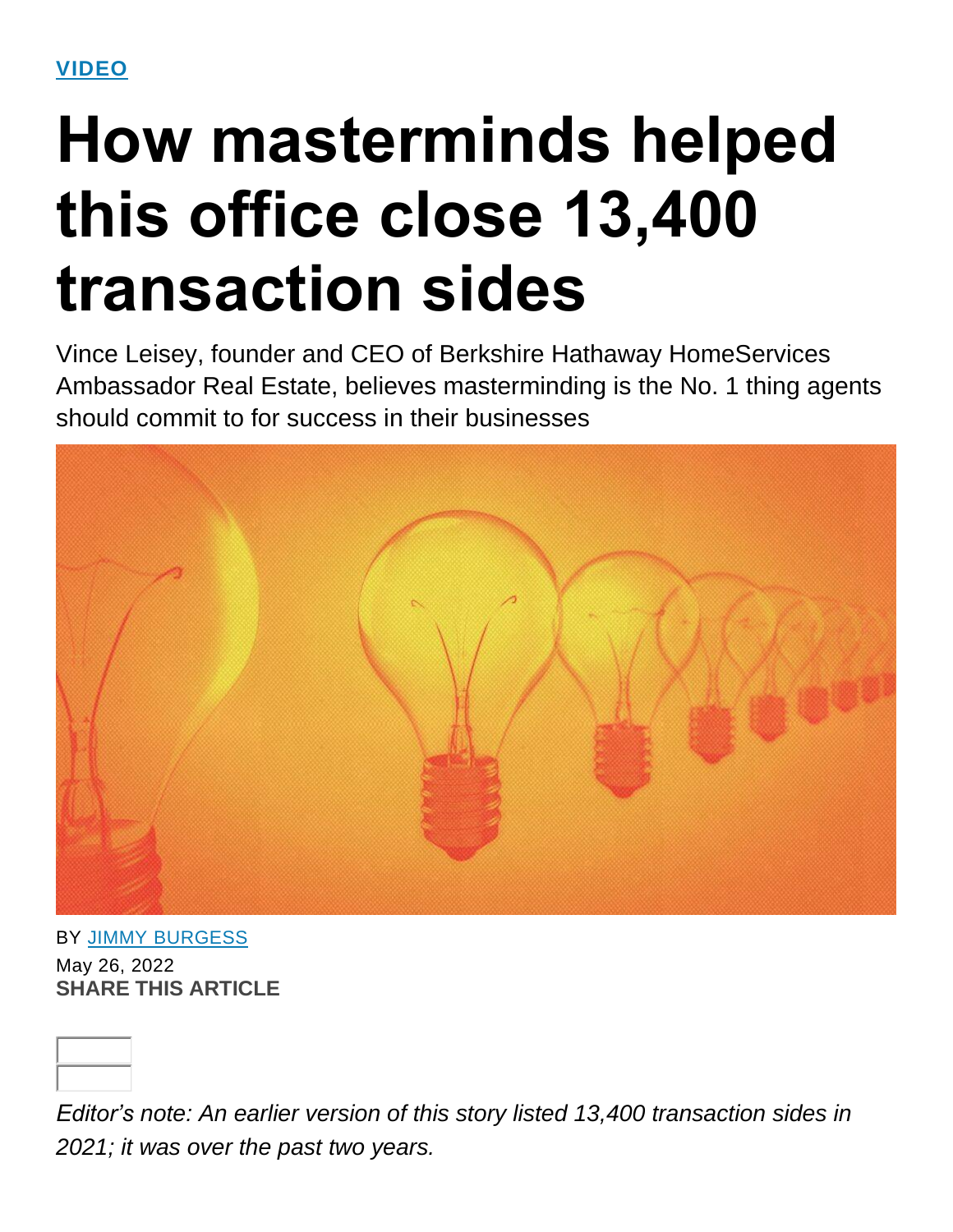Vince Leisey, founder and CEO of Berkshire Hathaway HomeServices Ambassador Real Estate, believes masterminding is the No. 1 thing agents should commit to for success in their businesses.

Leisey knows a thing or two about agent [success,](https://www.inman.com/2022/05/24/7-steps-to-give-new-real-estate-agents-a-leg-up/) evidenced by his office in Omaha, Nebraska, closing 13,400 real estate transactions in the past two years. It's the most productive single office for transactions in the country. This article shares the value of masterminds and how they can help you find greater success in your business.

## **What is a real estate mastermind group?**

When asked what a [mastermind](https://www.inman.com/2021/07/19/what-makes-this-mastermind-group-of-top-agents-so-effective/) was to him, Leisey said, "A mastermind is a group of agents that come together on a weekly basis to share what's working in their business, what's not working in their business, and encourage one another with what is possible."

The foundation of a mastermind is that by transparently sharing the best practices of the businesses represented by each member, every member will grow in their knowledge and belief of what is possible for themselves and their businesses. A healthy mastermind provides encouragement and inspiration for those in the group who may find themselves temporarily discouraged or uninspired.

# **What should you look for in a group to join?**

## **1. Is the group made up of similar production level agents?**

"The group should be made up of agents with similar production numbers or similar levels of experience," Leisey says. Imagine an experienced agent joining a group that consists of newly [licensed](https://www.inman.com/2022/05/18/how-to-help-new-agents-fail-upward/) agents. Odds are the experienced agent will not gain as much knowledge from this group as she would from a group sharing the growing pains experienced agents face.

To maximize your potential for growth, make sure the group you join includes agents who are facing the same struggles you are facing.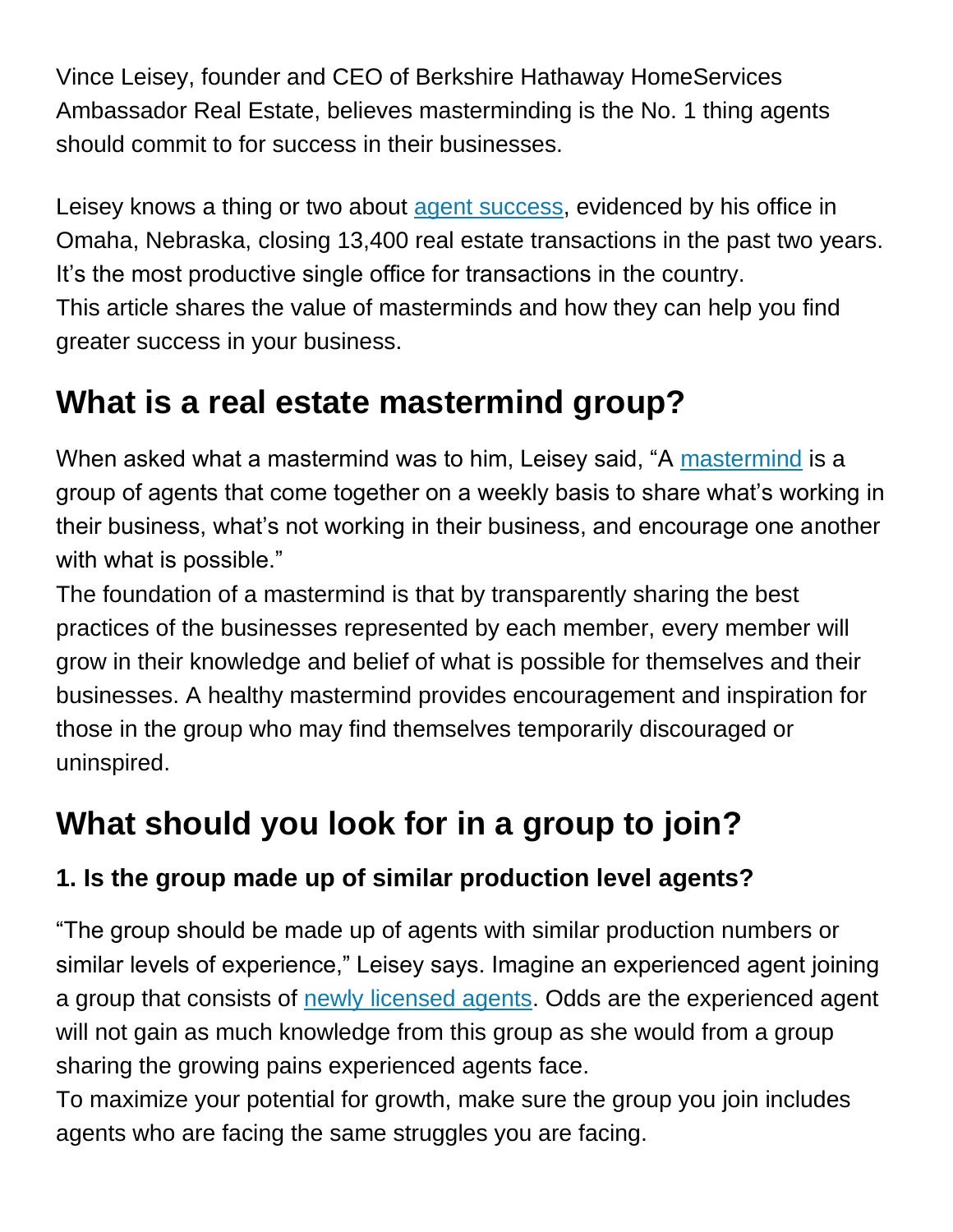#### **2. Does the group meet regularly, and can you commit to attending every week?**

Consistency is key in masterminds. Make sure the group has a set date and time it meets each week. Also, make sure the meeting dates and times fit your schedule. If you are going to grow through masterminding, you must attend every possible meeting.

When you're fully committed and in attendance, good things will happen.

## **3. Does the group have a strong leader?**

Masterminds are only as effective as the leaders that control the agenda.

- Is the [leader](https://www.inman.com/2022/03/21/9-things-agents-should-expect-from-their-leadership/) someone who will make sure everyone is involved?
- Is the leader willing to call out someone who may dominate the conversation, keeping everyone else from sharing?
- Is the leader positive and encouraging?

A great mastermind leader controls the agenda, pulls the best ideas out of each participant and leads every person in the group to a higher level.

## **4. Does the group have proven results?**

Have the participants in this mastermind seen their [businesses](https://www.inman.com/2022/05/22/dont-stunt-your-growth-7-truths-to-embrace-now/) grow because of the mastermind? Past results may not reflect future results, but it definitely helps predict your potential through association with the group.

## **How to find a mastermind group and what to look for in that group**

Ideally your office or associated brand would have an existing mastermind that you can join. If that is not available, most coaching companies offer mastermind options for a fee.

If these are not available or you are looking for something different than what you've found, you do have the option to start your own mastermind.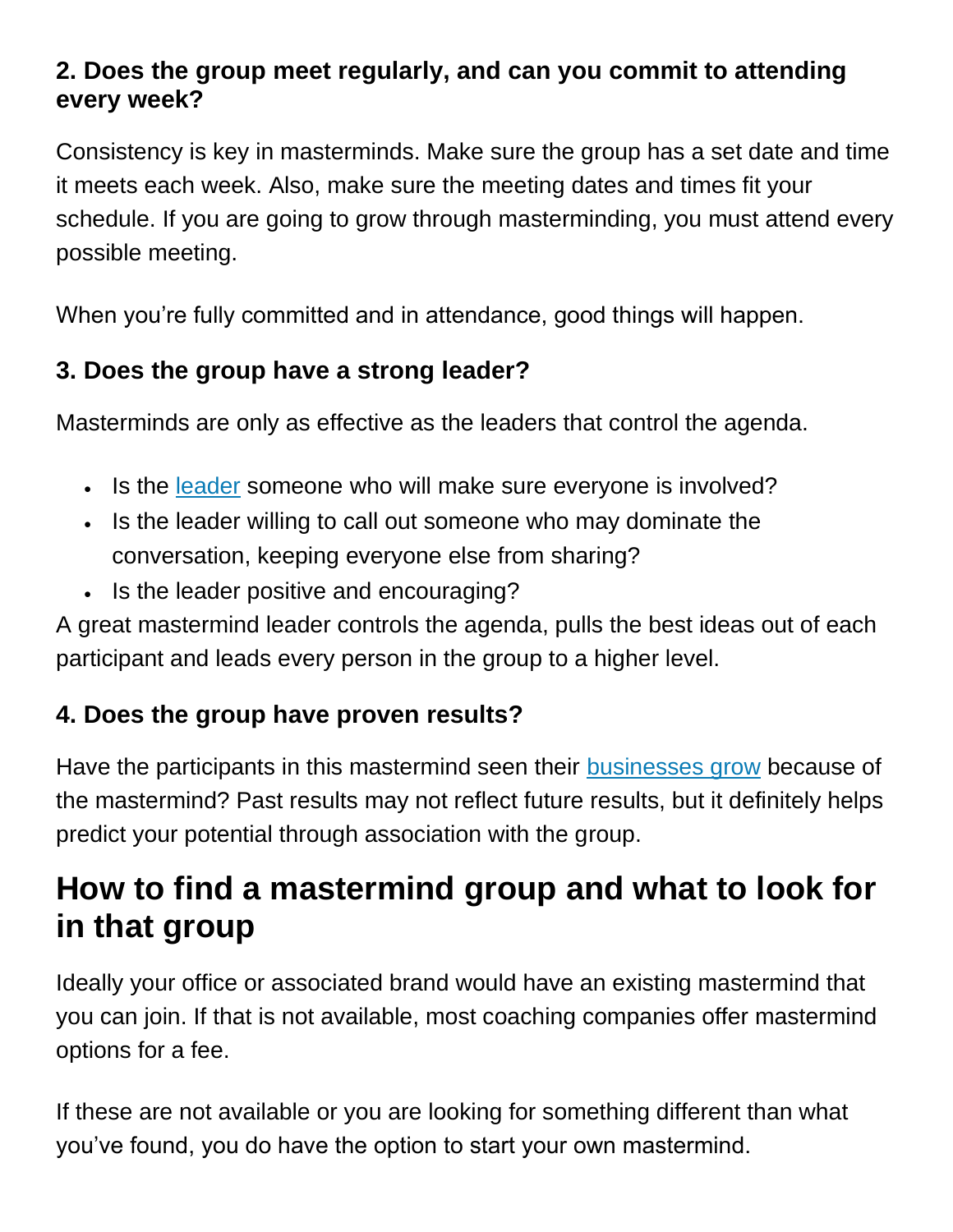## **How to create a mastermind group**

Starting your own mastermind is a great way to surround yourself with likeminded agents with whom you can grow. The key is to have a clear vision of the expectations and benefits for agents who may want to join. Set the date and time, and then invite agents with similar production levels.

You can invite agents in your company, from other [markets](https://www.inman.com/2022/03/30/how-to-get-your-piece-of-the-relocation-buyer-resurgence/) in your brand or complete strangers. The key is to have a screening process, making sure each person you allow into the group is a good fit.

If you still aren't sure where to find agents, consider posting in an agent Facebook group for your brand, a Facebook group that is open to agents from any company or sending personal invites to agents you follow on social media.

Another great idea is to invite agents in feeder markets so there will be an even higher likelihood that you will be able to send them [referrals](https://www.inman.com/2022/04/20/buy-a-lead-or-buy-lunch-should-you-pay-for-leads-or-focus-on-referrals/) or they will be able to send you referrals.

## **What should the agenda include?**

Different masterminds include different information.

"We always start our local masterminds with market numbers, so every person in the mastermind has a better understanding of the current market environment and where they might find opportunities to serve their clients in a more professional manner," Leisey said.

He also said they have a specific topic they [discuss](https://www.inman.com/2021/07/01/how-to-lead-meetings-that-arent-a-waste-of-time/) in each meeting. This can range from things the agents are saying in listing appointments that set them apart from other agents, how they are leveraging social media to promote their businesses, or what they are doing in a tight inventory environment to generate listings.

Like Leisey, I have a mastermind group of agents I lead each week. For our agenda, I modeled the outline from the book *The 4 [Disciplines](https://www.amazon.com/s?k=book+the+4+disciplines+of+execution&gclid=CjwKCAjwyryUBhBSEiwAGN5OCGN9csvJvZrzL2Zq6sQ2tg61TL0dww-z_TIjPv7Xd-ytWWWrDQQuwhoCAMcQAvD_BwE&hvadid=583778832630&hvdev=c&hvlocphy=9022919&hvnetw=g&hvqmt=b&hvrand=7309143594466726506&hvtargid=kwd-1638966683658&hydadcr=21936_10172383&tag=googhydr-20&ref=pd_sl_59u0i8h5rh_b) of Execution*.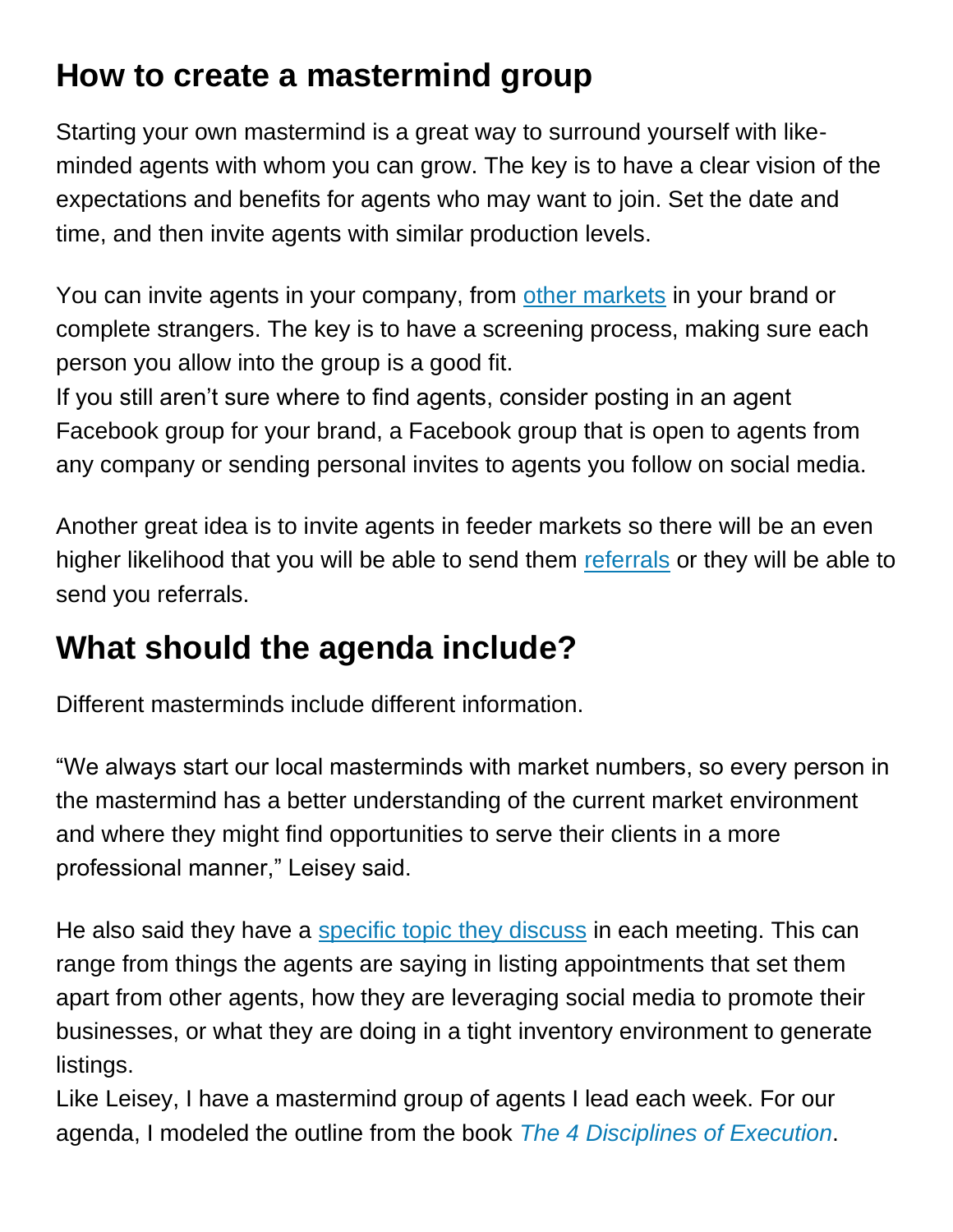#### **These are the questions our agents report on each week:**

The first sentence the participants say out loud to the group when they do their personal report:

#### **My WIG (Wildly Important Goal) is to close \_\_\_\_ (transactions, volume, etc.) by 12/31/2022.**

Stating the wildly important goal at the beginning of their report keeps the agent focused on the direction they want their business to move.

The second set of details they say out loud to the group during their time of reporting is:

**Last week, my lead measure was to have \_\_\_\_\_ conversations.**

**My second lead measure was to \_\_\_\_\_\_\_\_\_\_\_\_\_\_\_\_.**

**My third lead measure was to \_\_\_\_\_\_\_\_\_\_\_\_\_\_\_\_.**

#### **This week I accomplished/did not accomplish these lead measures.**

The lead measures provide the participants with activities that are leading indicators of the results they will deliver in the future.

For instance, if we know 50 real estate-related [conversations](https://www.inman.com/2022/04/26/playing-catch-up-9-how-tos-to-reboot-the-conversation/) lead to one transaction, then we can set our weekly goal for conversations in line with our monthly and annual transaction goals.

If the agent generates a large portion of their business from [open](https://www.inman.com/2022/03/16/the-seller-will-see-you-now-open-houses-are-roaring-back-this-spring/) [houses](https://www.inman.com/2022/03/16/the-seller-will-see-you-now-open-houses-are-roaring-back-this-spring/) or circle [prospecting,](https://www.inman.com/2022/05/02/tough-times-dont-lasttough-agents-do/) then those may be stated as the second and third lead measures the agent stated they would do the previous week. Then they state whether they did or did not accomplish the lead measures they

told the group they would accomplish at the meeting the previous week. If they did not, they are not chastised, but the psychology of not wanting to tell the group you did not do what you said you would do leads to a higher likelihood

of achievement.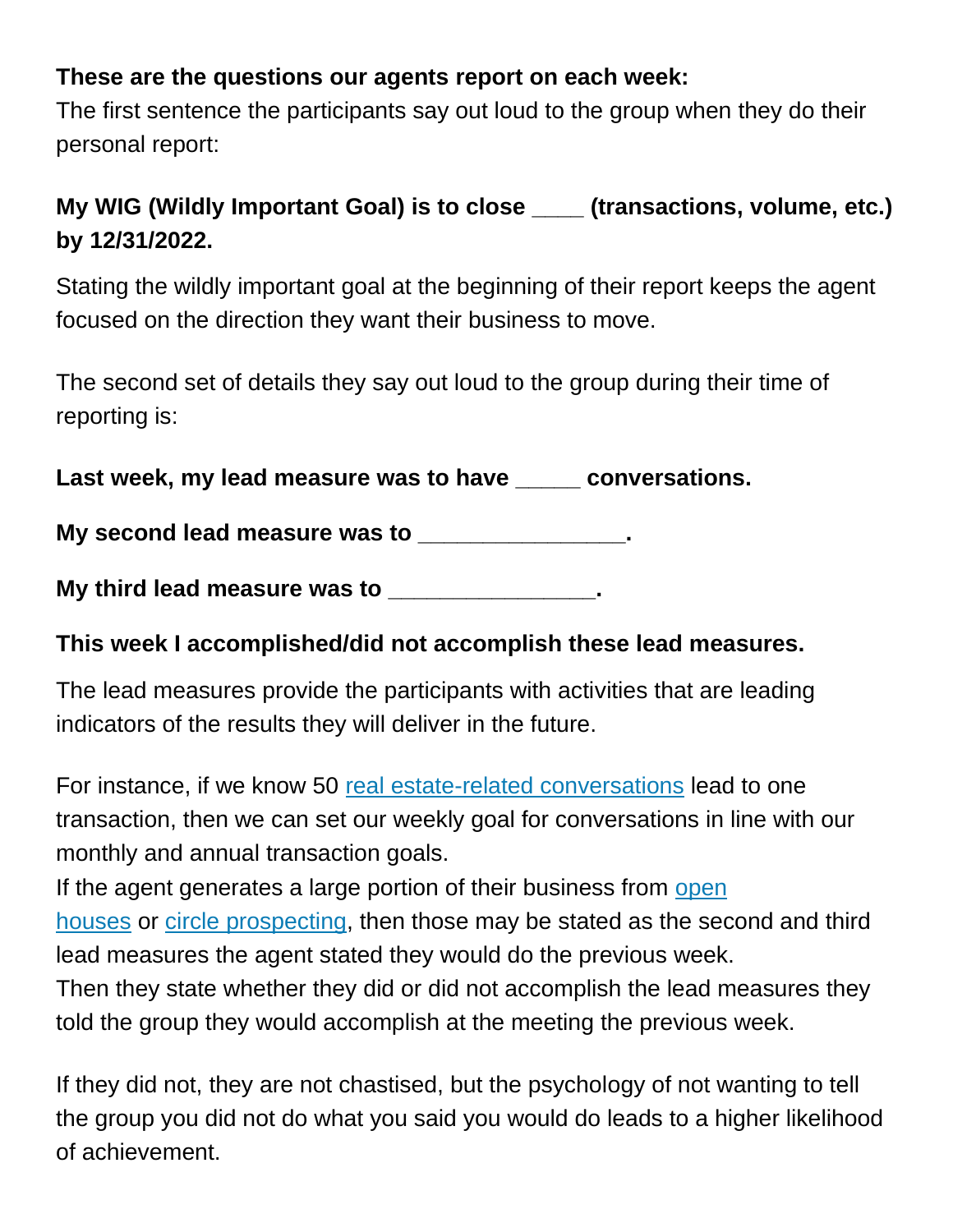The third metric each agent reports to the group is:

**This week I took \_\_\_\_\_ listings, had \_\_\_\_\_ contracts go pending with contract volume of \$\_\_\_\_\_\_\_\_\_\_, closed \_\_\_ transactions for a total volume of \$\_\_\_\_\_\_\_\_\_.**

This is the portion of the agenda where agents are congratulated for achievements and the collaboration is maximized. As the leader/facilitator of the group, this is where I ask the agent how they secured the listings or contracts they secured in the previous week.

I ask them how the communication flowed. If it was through a mailer, I ask them to share the mailer with the group. If it was from a past client, I ask if they initiated the conversation or if the client responded to a newsletter, marketing piece or social media post they produced.

This is the time when the participants can hear exactly how other agents are generating business right now and how they can apply these strategies to their businesses.

Next are the activities the agents will commit to accomplishing in the following week:

**Next week, my lead measure will be to have \_\_\_\_\_ conversations.**

**My second lead measure will be to \_\_\_\_\_\_\_\_\_\_\_\_\_\_\_\_.**

**My third lead measure will be to \_\_\_\_\_\_\_\_\_\_\_\_\_\_\_\_.**

As we saw above, these are the strategies they are committing to accomplish the following week and that they will report on at the next meeting.

Finally, they state:

**To make myself a better Realtor this week I will \_\_\_\_\_\_\_\_\_\_\_\_\_\_\_\_\_\_\_\_.**